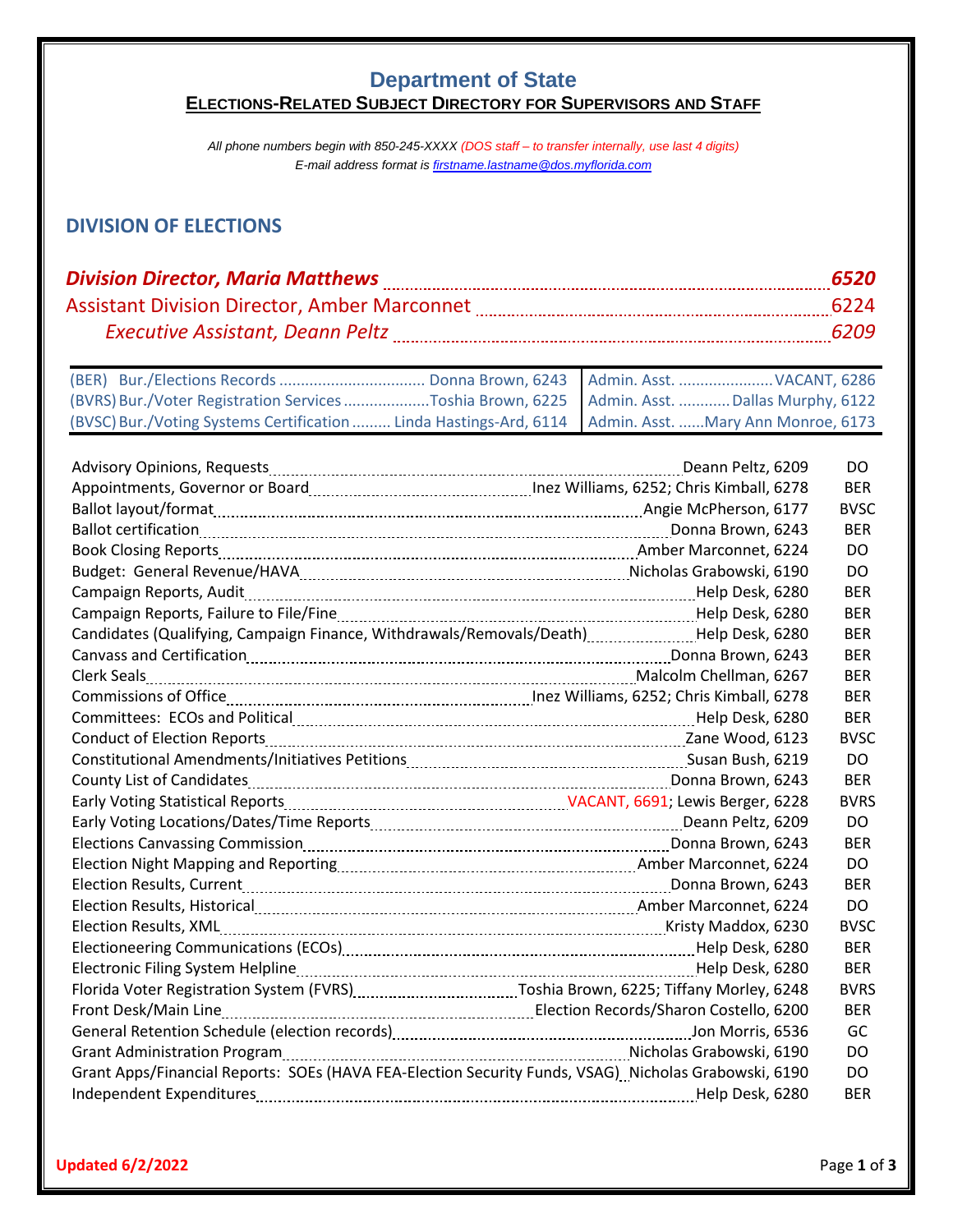#### **Department of State ELECTIONS-RELATED SUBJECT DIRECTORY FOR SUPERVISORS AND STAFF**

*All phone numbers begin with 850-245-XXXX (DOS staff – to transfer internally, use last 4 digits) E-mail address format i[s firstname.lastname@dos.myflorida.com](mailto:firstname.lastname@dos.myflorida.com)*

| List Maintenance: Reports and Ineligibility Case FilesToshia Brown, 6225; Tiffany Morley, 6248                 | <b>BVRS</b> |
|----------------------------------------------------------------------------------------------------------------|-------------|
|                                                                                                                | <b>BVSC</b> |
|                                                                                                                | DO/BER      |
|                                                                                                                | DO          |
| Matching Funds [100] Matching Funds around the Sandy Canadian Community of the Matching Funds Brown, 6243      | <b>BER</b>  |
| Minority Reports [100] Minority Reports [252] Minority Reports [252] Minority Reports [252] Minority Reports [ | <b>BER</b>  |
|                                                                                                                | <b>BVSC</b> |
| Notice of General Election [100] Notice of General Election [243]                                              | <b>BER</b>  |
| National Voter Registration Act (NVRA) [100] National Contract Toshia Brown, 6237                              | <b>BVRS</b> |
|                                                                                                                | <b>BER</b>  |
|                                                                                                                | <b>BVRS</b> |
|                                                                                                                | <b>BVSC</b> |
| Online Voter Registration (OVR): RegistertoVoteFlorida.gov Manumerror Toshia Brown, 6225                       | <b>BVRS</b> |
|                                                                                                                | DO          |
|                                                                                                                | <b>BER</b>  |
|                                                                                                                | <b>BER</b>  |
|                                                                                                                | <b>BER</b>  |
| Post-Election Voting System Audits [1001] [2012] [2013] [2013] [2014] [2014] [2014] [2014] [2014] [2014] [2015 | <b>BVSC</b> |
|                                                                                                                | DO          |
|                                                                                                                | <b>BVSC</b> |
|                                                                                                                | DO          |
|                                                                                                                | <b>BER</b>  |
|                                                                                                                | DO          |
| Purchasing 190                                                                                                 | DO          |
|                                                                                                                | <b>BER</b>  |
|                                                                                                                | DO          |
|                                                                                                                | DO          |
| SOE Special Qualification Salary: Testing, certification, continuing EDMaria Matthews, 6520                    | DO          |
|                                                                                                                | <b>BER</b>  |
|                                                                                                                | DO          |
|                                                                                                                | <b>BER</b>  |
|                                                                                                                | <b>BER</b>  |
|                                                                                                                | <b>BER</b>  |
|                                                                                                                | <b>BVRS</b> |
|                                                                                                                | DO.         |
| Vote-by-Mail Ballot Request Reports Access [11] Note 1 (2008) 4: 10: 2016 [128] June 1: 20: 20: 20: 20: 20: 20 | <b>BVRS</b> |
|                                                                                                                | <b>BVRS</b> |
|                                                                                                                | DO          |
| Voter Extract File CD. COMERCIAL SUBSETION CONTROLLER SUSAR Bush, 6219                                         | DO          |
| Voter Fraud Hotline 1880-3737                                                                                  | <b>OGC</b>  |
| Voter Registration, Paper Application Orders: SOEs, VRAs, DHSMV/Tax Collectors ___________ VACANT, 6691        | <b>BVRS</b> |
|                                                                                                                | <b>BVRS</b> |
|                                                                                                                | <b>BVRS</b> |